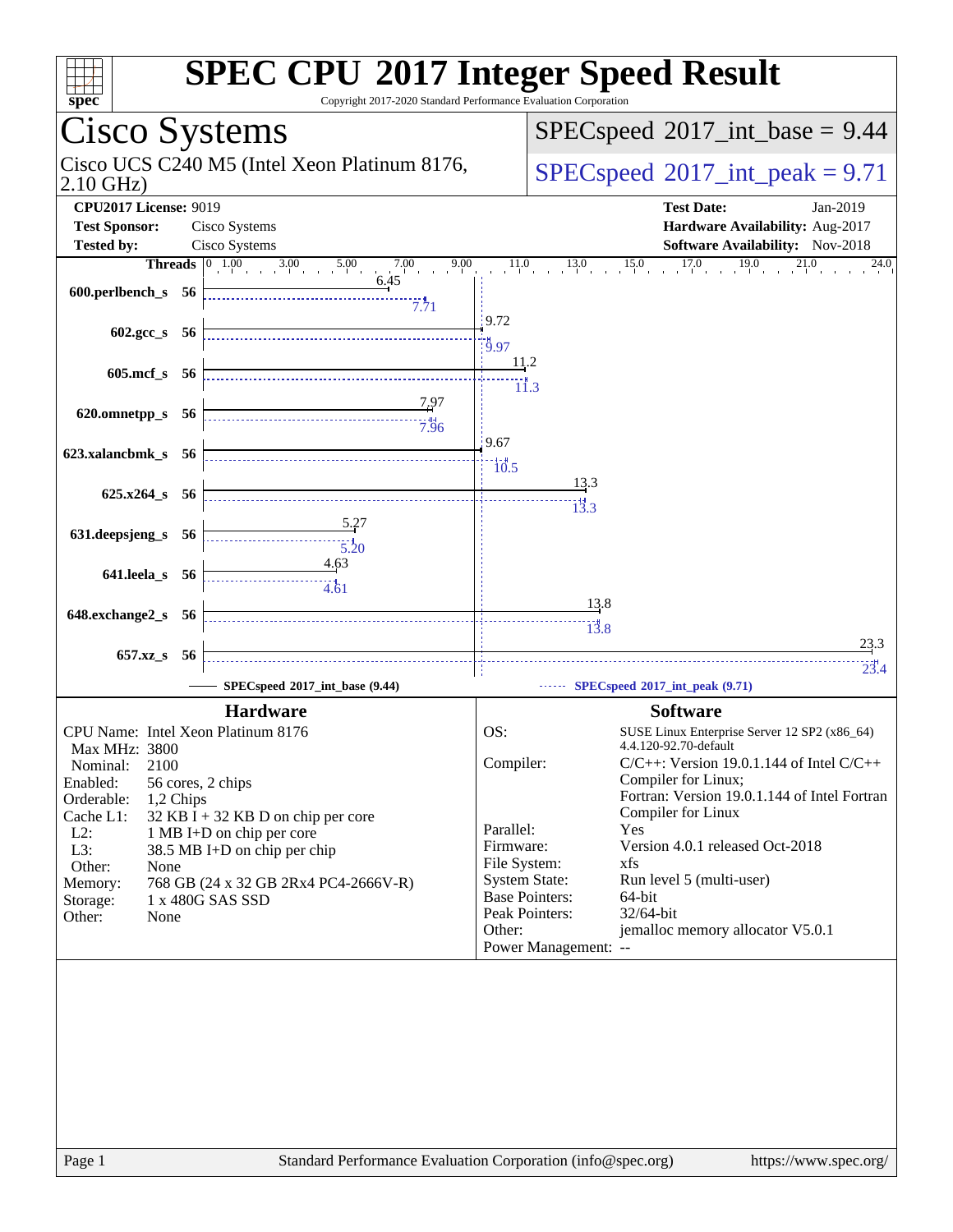

Copyright 2017-2020 Standard Performance Evaluation Corporation

## Cisco Systems

2.10 GHz) Cisco UCS C240 M5 (Intel Xeon Platinum 8176,  $\vert$  [SPECspeed](http://www.spec.org/auto/cpu2017/Docs/result-fields.html#SPECspeed2017intpeak)®[2017\\_int\\_peak = 9](http://www.spec.org/auto/cpu2017/Docs/result-fields.html#SPECspeed2017intpeak).71

 $SPECspeed^{\circ}2017\_int\_base = 9.44$  $SPECspeed^{\circ}2017\_int\_base = 9.44$ 

**[CPU2017 License:](http://www.spec.org/auto/cpu2017/Docs/result-fields.html#CPU2017License)** 9019 **[Test Date:](http://www.spec.org/auto/cpu2017/Docs/result-fields.html#TestDate)** Jan-2019 **[Test Sponsor:](http://www.spec.org/auto/cpu2017/Docs/result-fields.html#TestSponsor)** Cisco Systems **[Hardware Availability:](http://www.spec.org/auto/cpu2017/Docs/result-fields.html#HardwareAvailability)** Aug-2017 **[Tested by:](http://www.spec.org/auto/cpu2017/Docs/result-fields.html#Testedby)** Cisco Systems **[Software Availability:](http://www.spec.org/auto/cpu2017/Docs/result-fields.html#SoftwareAvailability)** Nov-2018

#### **[Results Table](http://www.spec.org/auto/cpu2017/Docs/result-fields.html#ResultsTable)**

|                                            | <b>Base</b>    |                |       |                |       | <b>Peak</b>    |       |                |                |              |                |              |                |              |
|--------------------------------------------|----------------|----------------|-------|----------------|-------|----------------|-------|----------------|----------------|--------------|----------------|--------------|----------------|--------------|
| <b>Benchmark</b>                           | <b>Threads</b> | <b>Seconds</b> | Ratio | <b>Seconds</b> | Ratio | <b>Seconds</b> | Ratio | <b>Threads</b> | <b>Seconds</b> | <b>Ratio</b> | <b>Seconds</b> | <b>Ratio</b> | <b>Seconds</b> | <b>Ratio</b> |
| 600.perlbench s                            | 56             | 276            | 6.43  | 275            | 6.45  | 275            | 6.45  | 56             | 229            | 7.74         | 230            | 7.71         | 231            | 7.70         |
| $602.\text{gcc}\_\text{s}$                 | 56             | 410            | 9.72  | 412            | 9.66  | 409            | 9.73  | 56             | 399            | 9.99         | <u>399</u>     | 9.97         | 402            | 9.90         |
| $605$ .mcf s                               | 56             | 422            | 11.2  | 422            | 11.2  | 422            | 11.2  | 56             | 421            | 11.2         | 419            | 11.3         | 419            | <u>11.3</u>  |
| 620.omnetpp_s                              | 56             | 205            | 7.97  | 205            | 7.97  | 209            | 7.81  | 56             | 205            | 7.96         | 207            | 7.88         | 202            | 8.08         |
| 623.xalancbmk s                            | 56             | 147            | 9.67  | 147            | 9.65  | 146            | 9.69  | 56             | 139            | 10.2         | 135            | 10.5         | 134            | 10.6         |
| 625.x264 s                                 | 56             | 133            | 13.3  | 133            | 13.3  | 132            | 13.3  | 56             | 133            | 13.3         | 133            | 13.3         | 134            | 13.1         |
| 631.deepsjeng_s                            | 56             | 270            | 5.30  | 272            | 5.27  | 272            | 5.27  | 56             | 275            | 5.20         | 275            | 5.20         | 273            | 5.24         |
| $641$ .leela_s                             | 56             | 369            | 4.63  | 369            | 4.62  | 369            | 4.63  | 56             | 370            | 4.61         | 370            | 4.61         | 370            | 4.62         |
| 648.exchange2_s                            | 56             | 213            | 13.8  | 213            | 13.8  | 213            | 13.8  | 56             | 213            | 13.8         | 214            | 13.7         | 213            | 13.8         |
| $657.xz$ s                                 | 56             | 266            | 23.3  | 266            | 23.3  | <b>266</b>     | 23.3  | 56             | 265            | 23.4         | 263            | 23.5         | 265            | 23.4         |
| $SPECspeed^{\circ}2017$ int base =<br>9.44 |                |                |       |                |       |                |       |                |                |              |                |              |                |              |

**[SPECspeed](http://www.spec.org/auto/cpu2017/Docs/result-fields.html#SPECspeed2017intpeak)[2017\\_int\\_peak =](http://www.spec.org/auto/cpu2017/Docs/result-fields.html#SPECspeed2017intpeak) 9.71**

Results appear in the [order in which they were run.](http://www.spec.org/auto/cpu2017/Docs/result-fields.html#RunOrder) Bold underlined text [indicates a median measurement](http://www.spec.org/auto/cpu2017/Docs/result-fields.html#Median).

#### **[Operating System Notes](http://www.spec.org/auto/cpu2017/Docs/result-fields.html#OperatingSystemNotes)**

Stack size set to unlimited using "ulimit -s unlimited"

#### **[General Notes](http://www.spec.org/auto/cpu2017/Docs/result-fields.html#GeneralNotes)**

Environment variables set by runcpu before the start of the run: KMP\_AFFINITY = "granularity=fine,scatter" LD\_LIBRARY\_PATH = "/home/cpu2017/lib/ia32:/home/cpu2017/lib/intel64" OMP\_STACKSIZE = "192M"

 Binaries compiled on a system with 1x Intel Core i7-4790 CPU + 32GB RAM memory using Redhat Enterprise Linux 7.4 Transparent Huge Pages enabled by default Prior to runcpu invocation Filesystem page cache synced and cleared with: sync; echo 3> /proc/sys/vm/drop\_caches Yes: The test sponsor attests, as of date of publication, that CVE-2017-5754 (Meltdown) is mitigated in the system as tested and documented. Yes: The test sponsor attests, as of date of publication, that CVE-2017-5753 (Spectre variant 1) is mitigated in the system as tested and documented. Yes: The test sponsor attests, as of date of publication, that CVE-2017-5715 (Spectre variant 2) is mitigated in the system as tested and documented. jemalloc, a general purpose malloc implementation built with the RedHat Enterprise 7.5, and the system compiler gcc 4.8.5 sources available from jemalloc.net or<https://github.com/jemalloc/jemalloc/releases>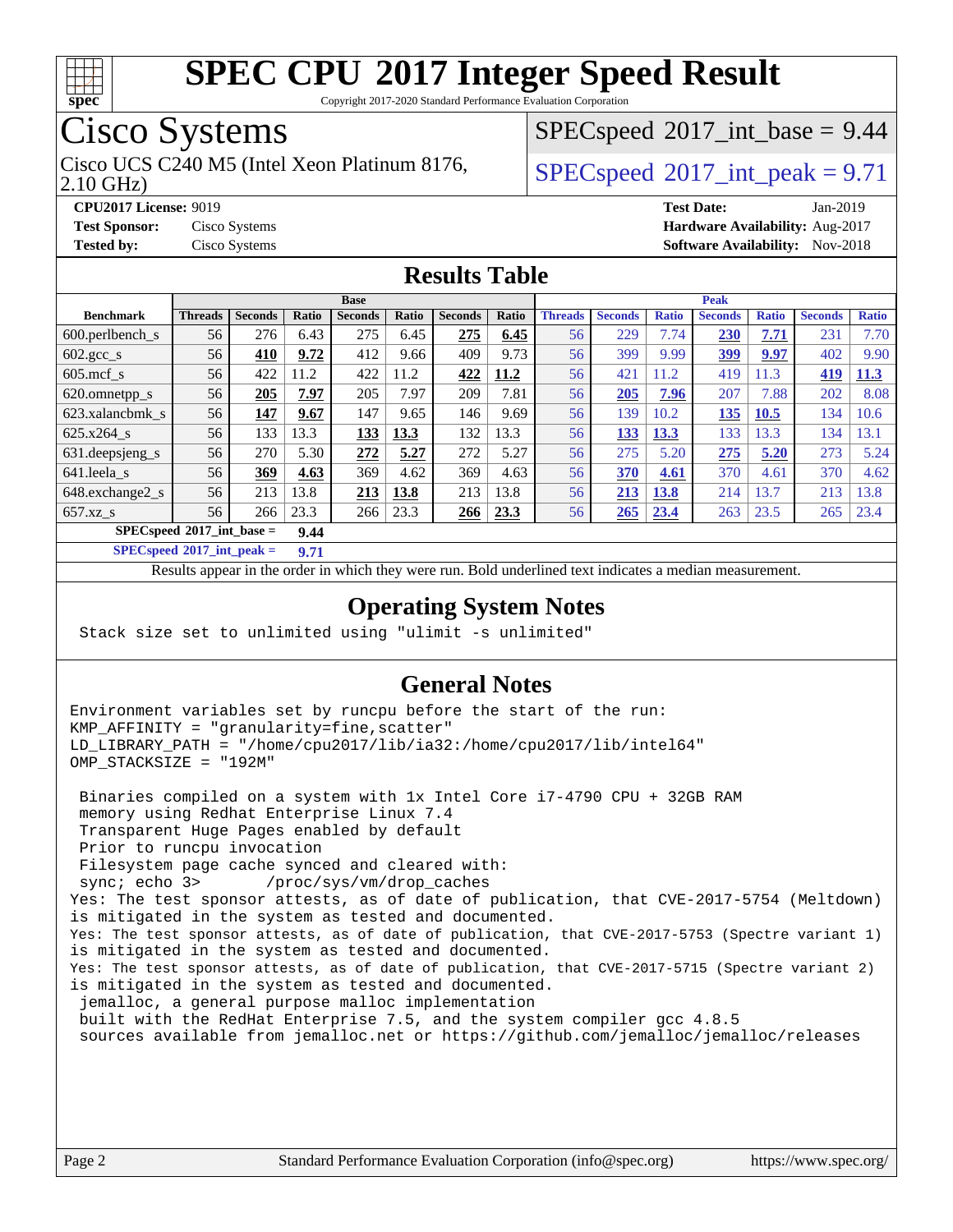

Copyright 2017-2020 Standard Performance Evaluation Corporation

## Cisco Systems

2.10 GHz) Cisco UCS C240 M5 (Intel Xeon Platinum 8176,  $\vert$  [SPECspeed](http://www.spec.org/auto/cpu2017/Docs/result-fields.html#SPECspeed2017intpeak)®[2017\\_int\\_peak = 9](http://www.spec.org/auto/cpu2017/Docs/result-fields.html#SPECspeed2017intpeak).71

 $SPECspeed^{\circ}2017\_int\_base = 9.44$  $SPECspeed^{\circ}2017\_int\_base = 9.44$ 

**[CPU2017 License:](http://www.spec.org/auto/cpu2017/Docs/result-fields.html#CPU2017License)** 9019 **[Test Date:](http://www.spec.org/auto/cpu2017/Docs/result-fields.html#TestDate)** Jan-2019 **[Test Sponsor:](http://www.spec.org/auto/cpu2017/Docs/result-fields.html#TestSponsor)** Cisco Systems **[Hardware Availability:](http://www.spec.org/auto/cpu2017/Docs/result-fields.html#HardwareAvailability)** Aug-2017 **[Tested by:](http://www.spec.org/auto/cpu2017/Docs/result-fields.html#Testedby)** Cisco Systems **[Software Availability:](http://www.spec.org/auto/cpu2017/Docs/result-fields.html#SoftwareAvailability)** Nov-2018

#### **[Platform Notes](http://www.spec.org/auto/cpu2017/Docs/result-fields.html#PlatformNotes)**

Page 3 Standard Performance Evaluation Corporation [\(info@spec.org\)](mailto:info@spec.org) <https://www.spec.org/> BIOS Settings: Intel HyperThreading Technology set to Disabled CPU performance set to Enterprise Power Performance Tuning set to OS Controls SNC set to Disabled Patrol Scrub set to Disabled Sysinfo program /home/cpu2017/bin/sysinfo Rev: r5974 of 2018-05-19 9bcde8f2999c33d61f64985e45859ea9 running on linux-q5q7 Sat Jan 19 00:09:57 2019 SUT (System Under Test) info as seen by some common utilities. For more information on this section, see <https://www.spec.org/cpu2017/Docs/config.html#sysinfo> From /proc/cpuinfo model name : Intel(R) Xeon(R) Platinum 8176 CPU @ 2.10GHz 2 "physical id"s (chips) 56 "processors" cores, siblings (Caution: counting these is hw and system dependent. The following excerpts from /proc/cpuinfo might not be reliable. Use with caution.) cpu cores : 28 siblings : 28 physical 0: cores 0 1 2 3 4 5 6 8 9 10 11 12 13 14 16 17 18 19 20 21 22 24 25 26 27 28 29 30 physical 1: cores 0 1 2 3 4 5 6 8 9 10 11 12 13 14 16 17 18 19 20 21 22 24 25 26 27 28 29 30 From lscpu: Architecture: x86\_64 CPU op-mode(s): 32-bit, 64-bit Byte Order: Little Endian CPU(s): 56 On-line CPU(s) list: 0-55 Thread(s) per core: 1 Core(s) per socket: 28 Socket(s): 2 NUMA node(s): 2 Vendor ID: GenuineIntel CPU family: 6 Model: 85 Model name: Intel(R) Xeon(R) Platinum 8176 CPU @ 2.10GHz Stepping: 4 CPU MHz: 2389.177 CPU max MHz: 3800.0000 CPU min MHz: 1000.0000 BogoMIPS: 4190.17 Virtualization: VT-x **(Continued on next page)**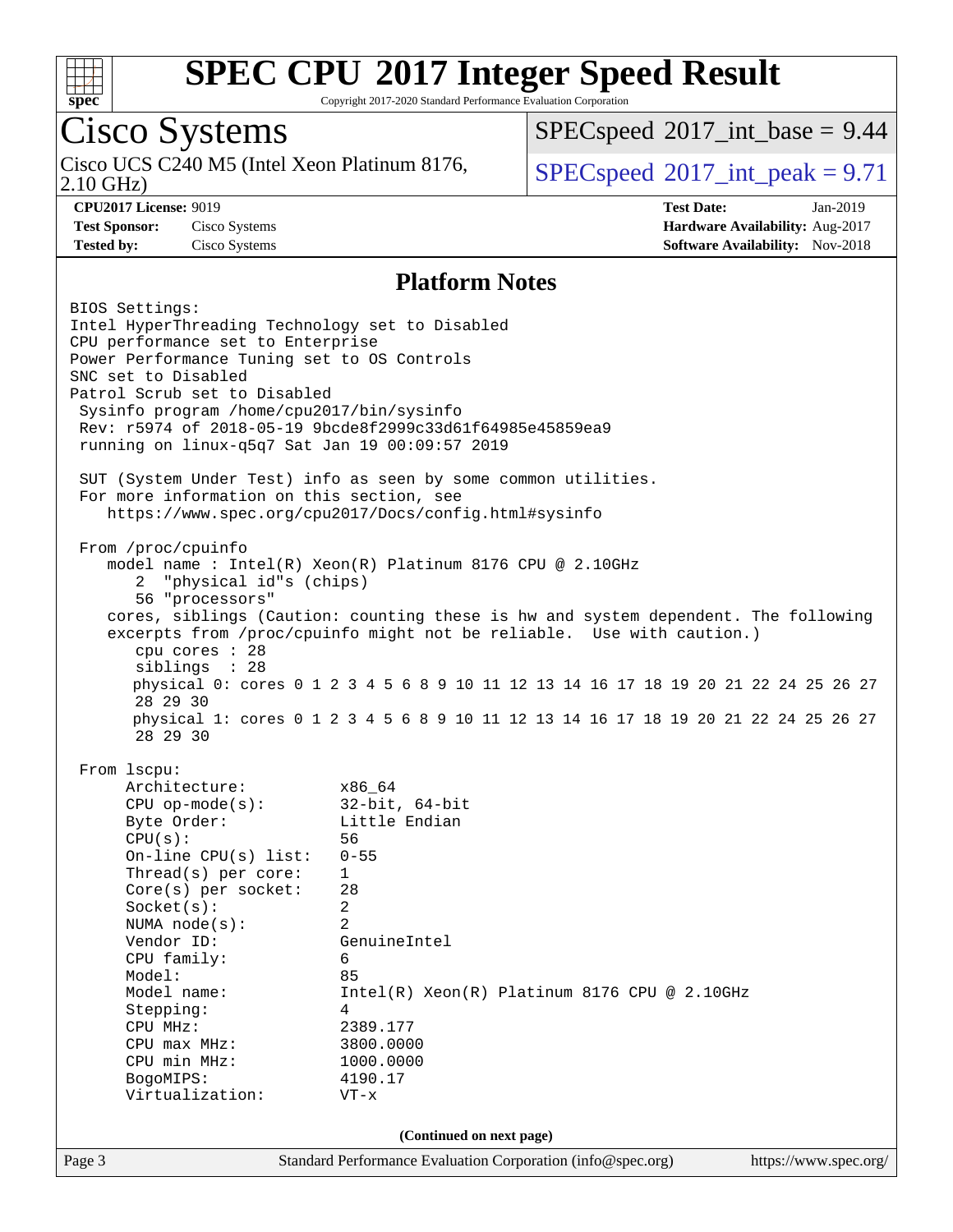

Copyright 2017-2020 Standard Performance Evaluation Corporation

Cisco Systems 2.10 GHz) Cisco UCS C240 M5 (Intel Xeon Platinum 8176,  $\vert$  [SPECspeed](http://www.spec.org/auto/cpu2017/Docs/result-fields.html#SPECspeed2017intpeak)®[2017\\_int\\_peak = 9](http://www.spec.org/auto/cpu2017/Docs/result-fields.html#SPECspeed2017intpeak).71  $SPECspeed^{\circ}2017\_int\_base = 9.44$  $SPECspeed^{\circ}2017\_int\_base = 9.44$ **[CPU2017 License:](http://www.spec.org/auto/cpu2017/Docs/result-fields.html#CPU2017License)** 9019 **[Test Date:](http://www.spec.org/auto/cpu2017/Docs/result-fields.html#TestDate)** Jan-2019 **[Test Sponsor:](http://www.spec.org/auto/cpu2017/Docs/result-fields.html#TestSponsor)** Cisco Systems **[Hardware Availability:](http://www.spec.org/auto/cpu2017/Docs/result-fields.html#HardwareAvailability)** Aug-2017 **[Tested by:](http://www.spec.org/auto/cpu2017/Docs/result-fields.html#Testedby)** Cisco Systems **[Software Availability:](http://www.spec.org/auto/cpu2017/Docs/result-fields.html#SoftwareAvailability)** Nov-2018 **[Platform Notes \(Continued\)](http://www.spec.org/auto/cpu2017/Docs/result-fields.html#PlatformNotes)** L1d cache: 32K L1i cache: 32K L2 cache: 1024K L3 cache: 39424K NUMA node0 CPU(s): 0-27 NUMA node1 CPU(s): 28-55 Flags: fpu vme de pse tsc msr pae mce cx8 apic sep mtrr pge mca cmov pat pse36 clflush dts acpi mmx fxsr sse sse2 ss ht tm pbe syscall nx pdpe1gb rdtscp lm constant\_tsc art arch\_perfmon pebs bts rep\_good nopl xtopology nonstop\_tsc aperfmperf eagerfpu pni pclmulqdq dtes64 monitor ds\_cpl vmx smx est tm2 ssse3 sdbg fma cx16 xtpr pdcm pcid dca sse4\_1 sse4\_2 x2apic movbe popcnt tsc\_deadline\_timer aes xsave avx f16c rdrand lahf\_lm abm 3dnowprefetch ida arat epb invpcid\_single pln pts dtherm hwp hwp\_act\_window hwp\_epp hwp\_pkg\_req intel\_pt rsb\_ctxsw spec\_ctrl stibp retpoline kaiser tpr\_shadow vnmi flexpriority ept vpid fsgsbase tsc\_adjust bmi1 hle avx2 smep bmi2 erms invpcid rtm cqm mpx avx512f avx512dq rdseed adx smap clflushopt clwb avx512cd avx512bw avx512vl xsaveopt xsavec xgetbv1 cqm\_llc cqm\_occup\_llc /proc/cpuinfo cache data cache size : 39424 KB From numactl --hardware WARNING: a numactl 'node' might or might not correspond to a physical chip. available: 2 nodes (0-1) node 0 cpus: 0 1 2 3 4 5 6 7 8 9 10 11 12 13 14 15 16 17 18 19 20 21 22 23 24 25 26 27 node 0 size: 385555 MB node 0 free: 384732 MB node 1 cpus: 28 29 30 31 32 33 34 35 36 37 38 39 40 41 42 43 44 45 46 47 48 49 50 51 52 53 54 55 node 1 size: 386920 MB node 1 free: 386399 MB node distances: node 0 1 0: 10 21 1: 21 10 From /proc/meminfo MemTotal: 791015556 kB HugePages\_Total: 0 Hugepagesize: 2048 kB /usr/bin/lsb\_release -d SUSE Linux Enterprise Server 12 SP2 From /etc/\*release\* /etc/\*version\* SuSE-release: SUSE Linux Enterprise Server 12 (x86\_64) VERSION = 12 **(Continued on next page)**

Page 4 Standard Performance Evaluation Corporation [\(info@spec.org\)](mailto:info@spec.org) <https://www.spec.org/>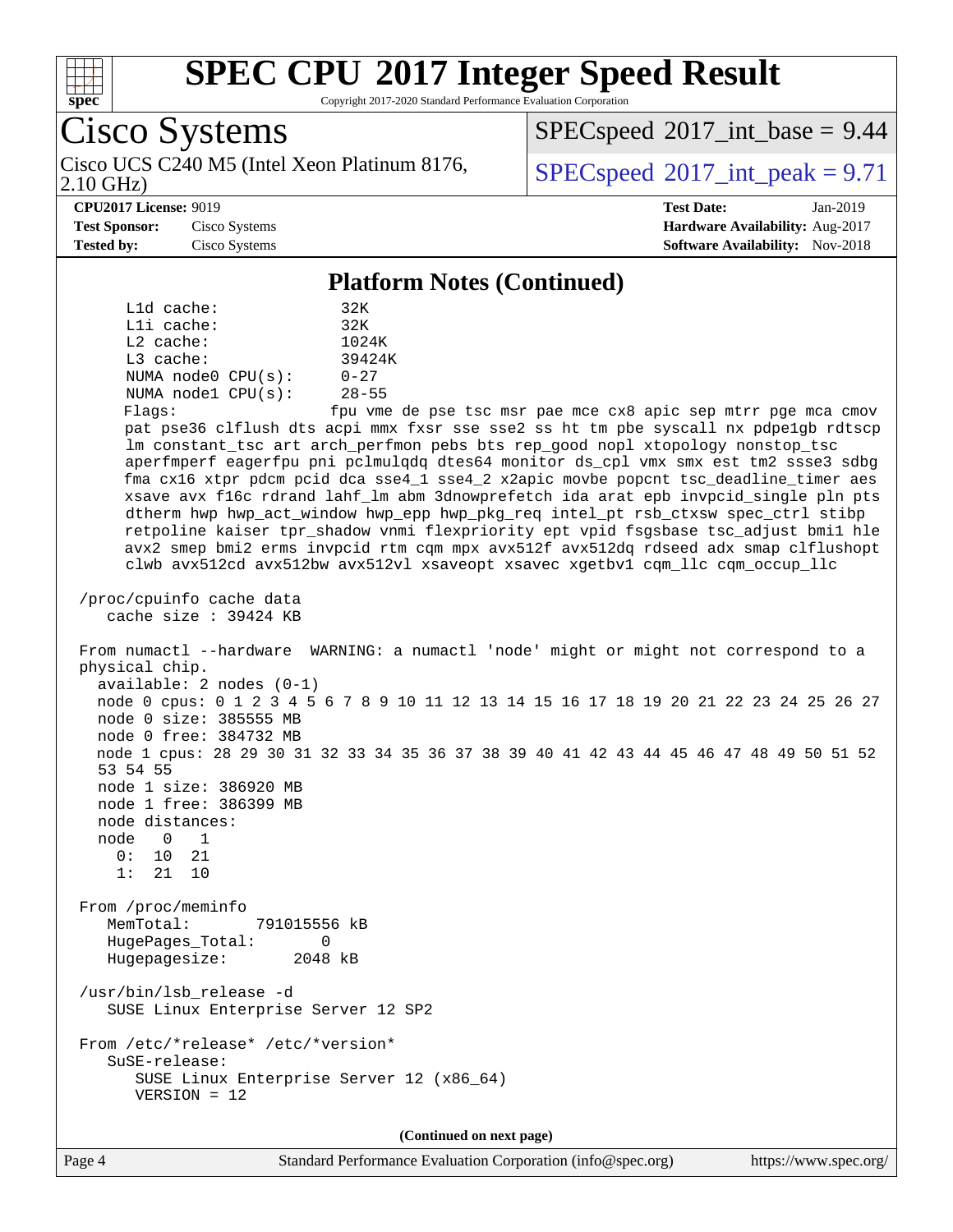

Copyright 2017-2020 Standard Performance Evaluation Corporation

Cisco Systems 2.10 GHz) Cisco UCS C240 M5 (Intel Xeon Platinum 8176,  $\vert$  [SPECspeed](http://www.spec.org/auto/cpu2017/Docs/result-fields.html#SPECspeed2017intpeak)®[2017\\_int\\_peak = 9](http://www.spec.org/auto/cpu2017/Docs/result-fields.html#SPECspeed2017intpeak).71  $SPECspeed^{\circledcirc}2017\_int\_base = 9.44$  $SPECspeed^{\circledcirc}2017\_int\_base = 9.44$ **[CPU2017 License:](http://www.spec.org/auto/cpu2017/Docs/result-fields.html#CPU2017License)** 9019 **[Test Date:](http://www.spec.org/auto/cpu2017/Docs/result-fields.html#TestDate)** Jan-2019 **[Test Sponsor:](http://www.spec.org/auto/cpu2017/Docs/result-fields.html#TestSponsor)** Cisco Systems **[Hardware Availability:](http://www.spec.org/auto/cpu2017/Docs/result-fields.html#HardwareAvailability)** Aug-2017 **[Tested by:](http://www.spec.org/auto/cpu2017/Docs/result-fields.html#Testedby)** Cisco Systems **[Software Availability:](http://www.spec.org/auto/cpu2017/Docs/result-fields.html#SoftwareAvailability)** Nov-2018 **[Platform Notes \(Continued\)](http://www.spec.org/auto/cpu2017/Docs/result-fields.html#PlatformNotes)** PATCHLEVEL = 2 # This file is deprecated and will be removed in a future service pack or release. # Please check /etc/os-release for details about this release. os-release: NAME="SLES" VERSION="12-SP2" VERSION\_ID="12.2" PRETTY\_NAME="SUSE Linux Enterprise Server 12 SP2" ID="sles" ANSI\_COLOR="0;32" CPE\_NAME="cpe:/o:suse:sles:12:sp2" uname -a: Linux linux-q5q7 4.4.120-92.70-default #1 SMP Wed Mar 14 15:59:43 UTC 2018 (52a83de) x86\_64 x86\_64 x86\_64 GNU/Linux Kernel self-reported vulnerability status: CVE-2017-5754 (Meltdown): Mitigation: PTI CVE-2017-5753 (Spectre variant 1): Mitigation: \_\_user pointer sanitization CVE-2017-5715 (Spectre variant 2): Mitigation: IBRS+IBPB run-level 5 Jan 19 00:03 SPEC is set to: /home/cpu2017 Filesystem Type Size Used Avail Use% Mounted on /dev/sdc3 xfs 404G 21G 384G 6% /home Additional information from dmidecode follows. WARNING: Use caution when you interpret this section. The 'dmidecode' program reads system data which is "intended to allow hardware to be accurately determined", but the intent may not be met, as there are frequent changes to hardware, firmware, and the "DMTF SMBIOS" standard. BIOS Cisco Systems, Inc. C240M5.4.0.1.139.1003182220 10/03/2018 Memory: 24x 0xCE00 M393A4K40BB2-CTD 32 GB 2 rank 2666 (End of data from sysinfo program) **[Compiler Version Notes](http://www.spec.org/auto/cpu2017/Docs/result-fields.html#CompilerVersionNotes)** ============================================================================== C | 600.perlbench\_s(base, peak) 602.gcc\_s(base, peak) 605.mcf\_s(base,  $|$  peak) 625.x264\_s(base, peak) 657.xz\_s(base, peak) ----------------------------------------------------------------------------- icc (ICC) 19.0.1.144 20181018 Copyright (C) 1985-2018 Intel Corporation. All rights reserved.

**(Continued on next page)**

| Page 5 | Standard Performance Evaluation Corporation (info@spec.org) |  | https://www.spec.org/ |
|--------|-------------------------------------------------------------|--|-----------------------|
|--------|-------------------------------------------------------------|--|-----------------------|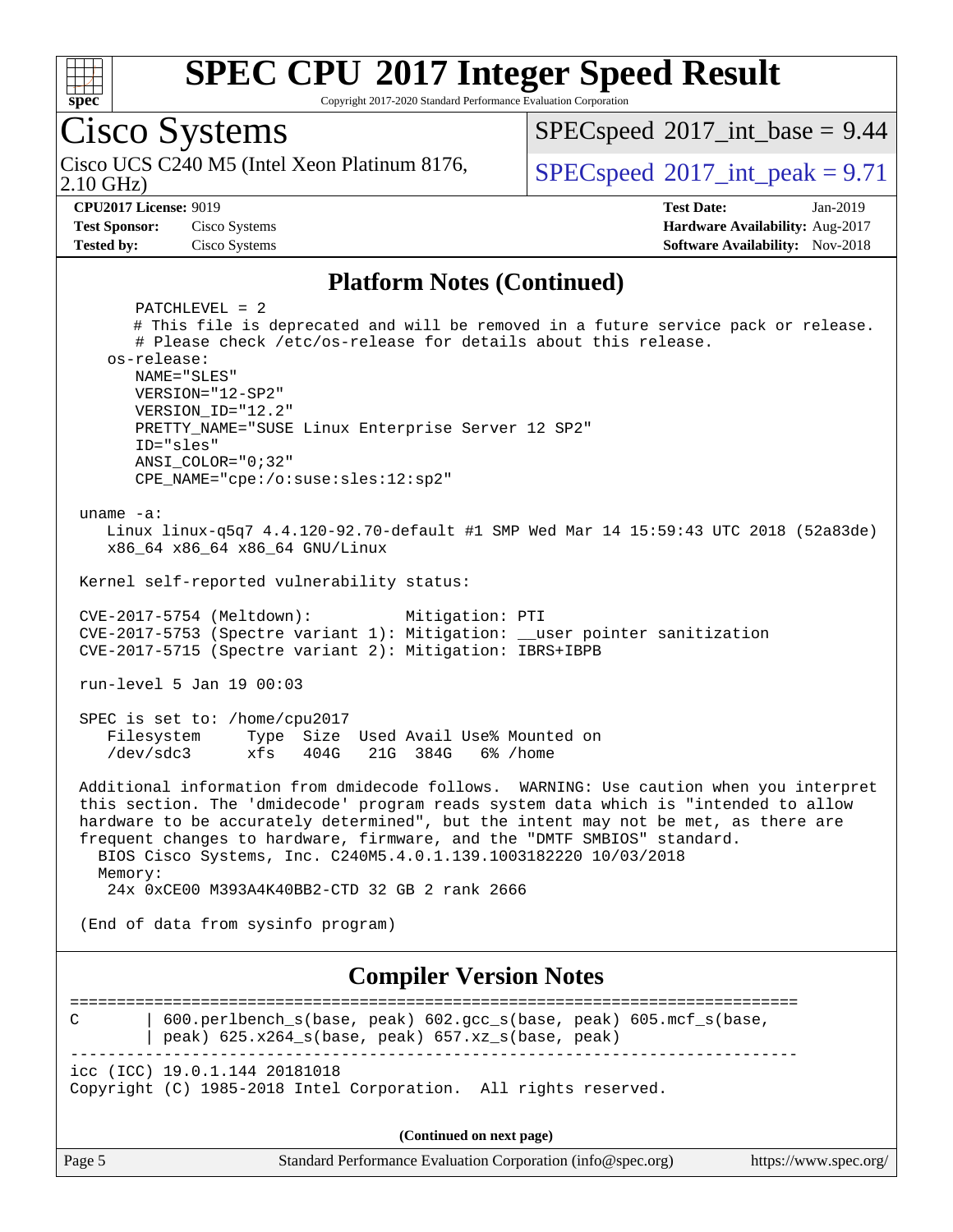

Copyright 2017-2020 Standard Performance Evaluation Corporation

## Cisco Systems

2.10 GHz) Cisco UCS C240 M5 (Intel Xeon Platinum 8176,  $SPECspeed@2017$  $SPECspeed@2017$  int peak = 9.71

 $SPECspeed^{\circledcirc}2017\_int\_base = 9.44$  $SPECspeed^{\circledcirc}2017\_int\_base = 9.44$ 

**[CPU2017 License:](http://www.spec.org/auto/cpu2017/Docs/result-fields.html#CPU2017License)** 9019 **[Test Date:](http://www.spec.org/auto/cpu2017/Docs/result-fields.html#TestDate)** Jan-2019 **[Test Sponsor:](http://www.spec.org/auto/cpu2017/Docs/result-fields.html#TestSponsor)** Cisco Systems **[Hardware Availability:](http://www.spec.org/auto/cpu2017/Docs/result-fields.html#HardwareAvailability)** Aug-2017 **[Tested by:](http://www.spec.org/auto/cpu2017/Docs/result-fields.html#Testedby)** Cisco Systems **[Software Availability:](http://www.spec.org/auto/cpu2017/Docs/result-fields.html#SoftwareAvailability)** Nov-2018

#### **[Compiler Version Notes \(Continued\)](http://www.spec.org/auto/cpu2017/Docs/result-fields.html#CompilerVersionNotes)**

| 620.omnetpp s(base, peak) 623.xalancbmk s(base, peak)<br>$C++$<br>631.deepsjeng_s(base, peak) 641.leela_s(base, peak) |  |  |  |  |  |
|-----------------------------------------------------------------------------------------------------------------------|--|--|--|--|--|
| icpc (ICC) 19.0.1.144 20181018<br>Copyright (C) 1985-2018 Intel Corporation. All rights reserved.                     |  |  |  |  |  |
| Fortran   $648$ . exchange2 $s$ (base, peak)                                                                          |  |  |  |  |  |
| ifort (IFORT) 19.0.1.144 20181018<br>Copyright (C) 1985-2018 Intel Corporation. All rights reserved.                  |  |  |  |  |  |

------------------------------------------------------------------------------

**[Base Compiler Invocation](http://www.spec.org/auto/cpu2017/Docs/result-fields.html#BaseCompilerInvocation)**

[C benchmarks](http://www.spec.org/auto/cpu2017/Docs/result-fields.html#Cbenchmarks): [icc -m64 -std=c11](http://www.spec.org/cpu2017/results/res2019q1/cpu2017-20190205-11033.flags.html#user_CCbase_intel_icc_64bit_c11_33ee0cdaae7deeeab2a9725423ba97205ce30f63b9926c2519791662299b76a0318f32ddfffdc46587804de3178b4f9328c46fa7c2b0cd779d7a61945c91cd35)

[C++ benchmarks:](http://www.spec.org/auto/cpu2017/Docs/result-fields.html#CXXbenchmarks) [icpc -m64](http://www.spec.org/cpu2017/results/res2019q1/cpu2017-20190205-11033.flags.html#user_CXXbase_intel_icpc_64bit_4ecb2543ae3f1412ef961e0650ca070fec7b7afdcd6ed48761b84423119d1bf6bdf5cad15b44d48e7256388bc77273b966e5eb805aefd121eb22e9299b2ec9d9)

[Fortran benchmarks](http://www.spec.org/auto/cpu2017/Docs/result-fields.html#Fortranbenchmarks): [ifort -m64](http://www.spec.org/cpu2017/results/res2019q1/cpu2017-20190205-11033.flags.html#user_FCbase_intel_ifort_64bit_24f2bb282fbaeffd6157abe4f878425411749daecae9a33200eee2bee2fe76f3b89351d69a8130dd5949958ce389cf37ff59a95e7a40d588e8d3a57e0c3fd751)

### **[Base Portability Flags](http://www.spec.org/auto/cpu2017/Docs/result-fields.html#BasePortabilityFlags)**

 600.perlbench\_s: [-DSPEC\\_LP64](http://www.spec.org/cpu2017/results/res2019q1/cpu2017-20190205-11033.flags.html#b600.perlbench_s_basePORTABILITY_DSPEC_LP64) [-DSPEC\\_LINUX\\_X64](http://www.spec.org/cpu2017/results/res2019q1/cpu2017-20190205-11033.flags.html#b600.perlbench_s_baseCPORTABILITY_DSPEC_LINUX_X64) 602.gcc\_s: [-DSPEC\\_LP64](http://www.spec.org/cpu2017/results/res2019q1/cpu2017-20190205-11033.flags.html#suite_basePORTABILITY602_gcc_s_DSPEC_LP64) 605.mcf\_s: [-DSPEC\\_LP64](http://www.spec.org/cpu2017/results/res2019q1/cpu2017-20190205-11033.flags.html#suite_basePORTABILITY605_mcf_s_DSPEC_LP64) 620.omnetpp\_s: [-DSPEC\\_LP64](http://www.spec.org/cpu2017/results/res2019q1/cpu2017-20190205-11033.flags.html#suite_basePORTABILITY620_omnetpp_s_DSPEC_LP64) 623.xalancbmk\_s: [-DSPEC\\_LP64](http://www.spec.org/cpu2017/results/res2019q1/cpu2017-20190205-11033.flags.html#suite_basePORTABILITY623_xalancbmk_s_DSPEC_LP64) [-DSPEC\\_LINUX](http://www.spec.org/cpu2017/results/res2019q1/cpu2017-20190205-11033.flags.html#b623.xalancbmk_s_baseCXXPORTABILITY_DSPEC_LINUX) 625.x264\_s: [-DSPEC\\_LP64](http://www.spec.org/cpu2017/results/res2019q1/cpu2017-20190205-11033.flags.html#suite_basePORTABILITY625_x264_s_DSPEC_LP64) 631.deepsjeng\_s: [-DSPEC\\_LP64](http://www.spec.org/cpu2017/results/res2019q1/cpu2017-20190205-11033.flags.html#suite_basePORTABILITY631_deepsjeng_s_DSPEC_LP64) 641.leela\_s: [-DSPEC\\_LP64](http://www.spec.org/cpu2017/results/res2019q1/cpu2017-20190205-11033.flags.html#suite_basePORTABILITY641_leela_s_DSPEC_LP64) 648.exchange2\_s: [-DSPEC\\_LP64](http://www.spec.org/cpu2017/results/res2019q1/cpu2017-20190205-11033.flags.html#suite_basePORTABILITY648_exchange2_s_DSPEC_LP64) 657.xz\_s: [-DSPEC\\_LP64](http://www.spec.org/cpu2017/results/res2019q1/cpu2017-20190205-11033.flags.html#suite_basePORTABILITY657_xz_s_DSPEC_LP64)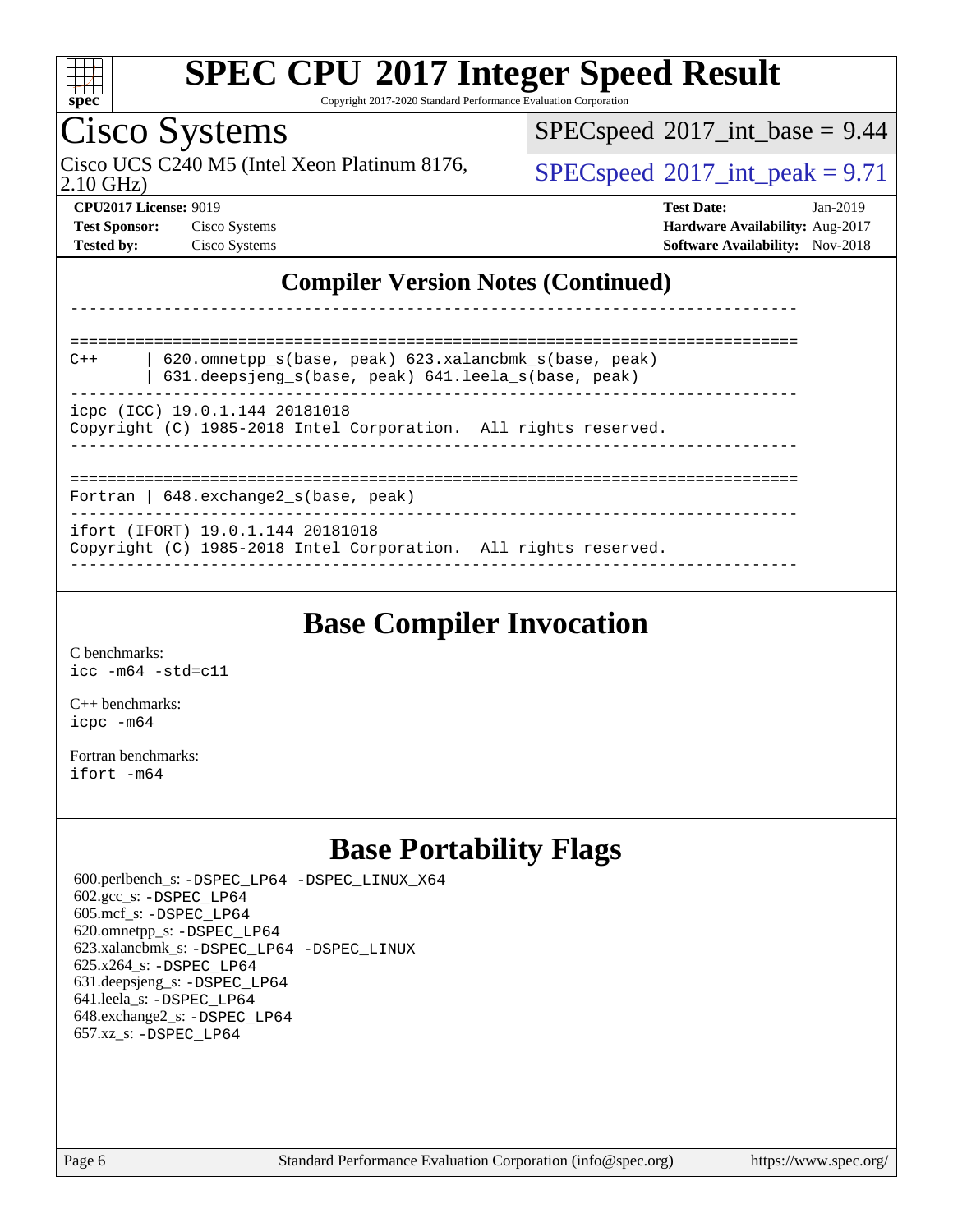

Copyright 2017-2020 Standard Performance Evaluation Corporation

## Cisco Systems

2.10 GHz) Cisco UCS C240 M5 (Intel Xeon Platinum 8176,  $\vert$  [SPECspeed](http://www.spec.org/auto/cpu2017/Docs/result-fields.html#SPECspeed2017intpeak)®[2017\\_int\\_peak = 9](http://www.spec.org/auto/cpu2017/Docs/result-fields.html#SPECspeed2017intpeak).71

 $SPECspeed^{\circ}2017\_int\_base = 9.44$  $SPECspeed^{\circ}2017\_int\_base = 9.44$ 

**[Test Sponsor:](http://www.spec.org/auto/cpu2017/Docs/result-fields.html#TestSponsor)** Cisco Systems **[Hardware Availability:](http://www.spec.org/auto/cpu2017/Docs/result-fields.html#HardwareAvailability)** Aug-2017

**[CPU2017 License:](http://www.spec.org/auto/cpu2017/Docs/result-fields.html#CPU2017License)** 9019 **[Test Date:](http://www.spec.org/auto/cpu2017/Docs/result-fields.html#TestDate)** Jan-2019 **[Tested by:](http://www.spec.org/auto/cpu2017/Docs/result-fields.html#Testedby)** Cisco Systems **[Software Availability:](http://www.spec.org/auto/cpu2017/Docs/result-fields.html#SoftwareAvailability)** Nov-2018

### **[Base Optimization Flags](http://www.spec.org/auto/cpu2017/Docs/result-fields.html#BaseOptimizationFlags)**

#### [C benchmarks:](http://www.spec.org/auto/cpu2017/Docs/result-fields.html#Cbenchmarks)

[-Wl,-z,muldefs](http://www.spec.org/cpu2017/results/res2019q1/cpu2017-20190205-11033.flags.html#user_CCbase_link_force_multiple1_b4cbdb97b34bdee9ceefcfe54f4c8ea74255f0b02a4b23e853cdb0e18eb4525ac79b5a88067c842dd0ee6996c24547a27a4b99331201badda8798ef8a743f577) [-xCORE-AVX512](http://www.spec.org/cpu2017/results/res2019q1/cpu2017-20190205-11033.flags.html#user_CCbase_f-xCORE-AVX512) [-ipo](http://www.spec.org/cpu2017/results/res2019q1/cpu2017-20190205-11033.flags.html#user_CCbase_f-ipo) [-O3](http://www.spec.org/cpu2017/results/res2019q1/cpu2017-20190205-11033.flags.html#user_CCbase_f-O3) [-no-prec-div](http://www.spec.org/cpu2017/results/res2019q1/cpu2017-20190205-11033.flags.html#user_CCbase_f-no-prec-div) [-qopt-mem-layout-trans=3](http://www.spec.org/cpu2017/results/res2019q1/cpu2017-20190205-11033.flags.html#user_CCbase_f-qopt-mem-layout-trans_de80db37974c74b1f0e20d883f0b675c88c3b01e9d123adea9b28688d64333345fb62bc4a798493513fdb68f60282f9a726aa07f478b2f7113531aecce732043) [-qopenmp](http://www.spec.org/cpu2017/results/res2019q1/cpu2017-20190205-11033.flags.html#user_CCbase_qopenmp_16be0c44f24f464004c6784a7acb94aca937f053568ce72f94b139a11c7c168634a55f6653758ddd83bcf7b8463e8028bb0b48b77bcddc6b78d5d95bb1df2967) [-DSPEC\\_OPENMP](http://www.spec.org/cpu2017/results/res2019q1/cpu2017-20190205-11033.flags.html#suite_CCbase_DSPEC_OPENMP) [-L/home/cpu2017/je5.0.1-64/](http://www.spec.org/cpu2017/results/res2019q1/cpu2017-20190205-11033.flags.html#user_CCbase_jemalloc_link_path64_8e927a5f1bdac0405e66c637541874330e08086b5e62a1d024bcf3497e3c64fd173c8afb7d1730d51f6da781ef4c439bdab468bb8364cf71435e0c609fac500c) [-ljemalloc](http://www.spec.org/cpu2017/results/res2019q1/cpu2017-20190205-11033.flags.html#user_CCbase_jemalloc_link_lib_d1249b907c500fa1c0672f44f562e3d0f79738ae9e3c4a9c376d49f265a04b9c99b167ecedbf6711b3085be911c67ff61f150a17b3472be731631ba4d0471706)

[C++ benchmarks](http://www.spec.org/auto/cpu2017/Docs/result-fields.html#CXXbenchmarks):

[-Wl,-z,muldefs](http://www.spec.org/cpu2017/results/res2019q1/cpu2017-20190205-11033.flags.html#user_CXXbase_link_force_multiple1_b4cbdb97b34bdee9ceefcfe54f4c8ea74255f0b02a4b23e853cdb0e18eb4525ac79b5a88067c842dd0ee6996c24547a27a4b99331201badda8798ef8a743f577) [-xCORE-AVX512](http://www.spec.org/cpu2017/results/res2019q1/cpu2017-20190205-11033.flags.html#user_CXXbase_f-xCORE-AVX512) [-ipo](http://www.spec.org/cpu2017/results/res2019q1/cpu2017-20190205-11033.flags.html#user_CXXbase_f-ipo) [-O3](http://www.spec.org/cpu2017/results/res2019q1/cpu2017-20190205-11033.flags.html#user_CXXbase_f-O3) [-no-prec-div](http://www.spec.org/cpu2017/results/res2019q1/cpu2017-20190205-11033.flags.html#user_CXXbase_f-no-prec-div) [-qopt-mem-layout-trans=3](http://www.spec.org/cpu2017/results/res2019q1/cpu2017-20190205-11033.flags.html#user_CXXbase_f-qopt-mem-layout-trans_de80db37974c74b1f0e20d883f0b675c88c3b01e9d123adea9b28688d64333345fb62bc4a798493513fdb68f60282f9a726aa07f478b2f7113531aecce732043) [-L/home/cpu2017/je5.0.1-64/](http://www.spec.org/cpu2017/results/res2019q1/cpu2017-20190205-11033.flags.html#user_CXXbase_jemalloc_link_path64_8e927a5f1bdac0405e66c637541874330e08086b5e62a1d024bcf3497e3c64fd173c8afb7d1730d51f6da781ef4c439bdab468bb8364cf71435e0c609fac500c) [-ljemalloc](http://www.spec.org/cpu2017/results/res2019q1/cpu2017-20190205-11033.flags.html#user_CXXbase_jemalloc_link_lib_d1249b907c500fa1c0672f44f562e3d0f79738ae9e3c4a9c376d49f265a04b9c99b167ecedbf6711b3085be911c67ff61f150a17b3472be731631ba4d0471706)

#### [Fortran benchmarks:](http://www.spec.org/auto/cpu2017/Docs/result-fields.html#Fortranbenchmarks)

[-Wl,-z,muldefs](http://www.spec.org/cpu2017/results/res2019q1/cpu2017-20190205-11033.flags.html#user_FCbase_link_force_multiple1_b4cbdb97b34bdee9ceefcfe54f4c8ea74255f0b02a4b23e853cdb0e18eb4525ac79b5a88067c842dd0ee6996c24547a27a4b99331201badda8798ef8a743f577) [-xCORE-AVX512](http://www.spec.org/cpu2017/results/res2019q1/cpu2017-20190205-11033.flags.html#user_FCbase_f-xCORE-AVX512) [-ipo](http://www.spec.org/cpu2017/results/res2019q1/cpu2017-20190205-11033.flags.html#user_FCbase_f-ipo) [-O3](http://www.spec.org/cpu2017/results/res2019q1/cpu2017-20190205-11033.flags.html#user_FCbase_f-O3) [-no-prec-div](http://www.spec.org/cpu2017/results/res2019q1/cpu2017-20190205-11033.flags.html#user_FCbase_f-no-prec-div) [-qopt-mem-layout-trans=3](http://www.spec.org/cpu2017/results/res2019q1/cpu2017-20190205-11033.flags.html#user_FCbase_f-qopt-mem-layout-trans_de80db37974c74b1f0e20d883f0b675c88c3b01e9d123adea9b28688d64333345fb62bc4a798493513fdb68f60282f9a726aa07f478b2f7113531aecce732043) [-nostandard-realloc-lhs](http://www.spec.org/cpu2017/results/res2019q1/cpu2017-20190205-11033.flags.html#user_FCbase_f_2003_std_realloc_82b4557e90729c0f113870c07e44d33d6f5a304b4f63d4c15d2d0f1fab99f5daaed73bdb9275d9ae411527f28b936061aa8b9c8f2d63842963b95c9dd6426b8a) [-align array32byte](http://www.spec.org/cpu2017/results/res2019q1/cpu2017-20190205-11033.flags.html#user_FCbase_align_array32byte_b982fe038af199962ba9a80c053b8342c548c85b40b8e86eb3cc33dee0d7986a4af373ac2d51c3f7cf710a18d62fdce2948f201cd044323541f22fc0fffc51b6) [-L/home/cpu2017/je5.0.1-64/](http://www.spec.org/cpu2017/results/res2019q1/cpu2017-20190205-11033.flags.html#user_FCbase_jemalloc_link_path64_8e927a5f1bdac0405e66c637541874330e08086b5e62a1d024bcf3497e3c64fd173c8afb7d1730d51f6da781ef4c439bdab468bb8364cf71435e0c609fac500c) [-ljemalloc](http://www.spec.org/cpu2017/results/res2019q1/cpu2017-20190205-11033.flags.html#user_FCbase_jemalloc_link_lib_d1249b907c500fa1c0672f44f562e3d0f79738ae9e3c4a9c376d49f265a04b9c99b167ecedbf6711b3085be911c67ff61f150a17b3472be731631ba4d0471706)

#### **[Peak Compiler Invocation](http://www.spec.org/auto/cpu2017/Docs/result-fields.html#PeakCompilerInvocation)**

[C benchmarks](http://www.spec.org/auto/cpu2017/Docs/result-fields.html#Cbenchmarks): [icc -m64 -std=c11](http://www.spec.org/cpu2017/results/res2019q1/cpu2017-20190205-11033.flags.html#user_CCpeak_intel_icc_64bit_c11_33ee0cdaae7deeeab2a9725423ba97205ce30f63b9926c2519791662299b76a0318f32ddfffdc46587804de3178b4f9328c46fa7c2b0cd779d7a61945c91cd35)

[C++ benchmarks \(except as noted below\):](http://www.spec.org/auto/cpu2017/Docs/result-fields.html#CXXbenchmarksexceptasnotedbelow) [icpc -m64](http://www.spec.org/cpu2017/results/res2019q1/cpu2017-20190205-11033.flags.html#user_CXXpeak_intel_icpc_64bit_4ecb2543ae3f1412ef961e0650ca070fec7b7afdcd6ed48761b84423119d1bf6bdf5cad15b44d48e7256388bc77273b966e5eb805aefd121eb22e9299b2ec9d9)

623.xalancbmk\_s: [icpc -m32 -L/opt/intel/lib/ia32](http://www.spec.org/cpu2017/results/res2019q1/cpu2017-20190205-11033.flags.html#user_peakCXXLD623_xalancbmk_s_intel_icpc_44eae83c1f565e7e266431f067370024ba26559400a3332485578bf716e23841c734f948145e944e2f4b6f3ce32c2c966ea92b66ca79c6f94f301242c0f554cf)

[Fortran benchmarks](http://www.spec.org/auto/cpu2017/Docs/result-fields.html#Fortranbenchmarks): [ifort -m64](http://www.spec.org/cpu2017/results/res2019q1/cpu2017-20190205-11033.flags.html#user_FCpeak_intel_ifort_64bit_24f2bb282fbaeffd6157abe4f878425411749daecae9a33200eee2bee2fe76f3b89351d69a8130dd5949958ce389cf37ff59a95e7a40d588e8d3a57e0c3fd751)

### **[Peak Portability Flags](http://www.spec.org/auto/cpu2017/Docs/result-fields.html#PeakPortabilityFlags)**

 600.perlbench\_s: [-DSPEC\\_LP64](http://www.spec.org/cpu2017/results/res2019q1/cpu2017-20190205-11033.flags.html#b600.perlbench_s_peakPORTABILITY_DSPEC_LP64) [-DSPEC\\_LINUX\\_X64](http://www.spec.org/cpu2017/results/res2019q1/cpu2017-20190205-11033.flags.html#b600.perlbench_s_peakCPORTABILITY_DSPEC_LINUX_X64) 602.gcc\_s: [-DSPEC\\_LP64](http://www.spec.org/cpu2017/results/res2019q1/cpu2017-20190205-11033.flags.html#suite_peakPORTABILITY602_gcc_s_DSPEC_LP64) 605.mcf\_s: [-DSPEC\\_LP64](http://www.spec.org/cpu2017/results/res2019q1/cpu2017-20190205-11033.flags.html#suite_peakPORTABILITY605_mcf_s_DSPEC_LP64) 620.omnetpp\_s: [-DSPEC\\_LP64](http://www.spec.org/cpu2017/results/res2019q1/cpu2017-20190205-11033.flags.html#suite_peakPORTABILITY620_omnetpp_s_DSPEC_LP64) 623.xalancbmk\_s: [-D\\_FILE\\_OFFSET\\_BITS=64](http://www.spec.org/cpu2017/results/res2019q1/cpu2017-20190205-11033.flags.html#user_peakPORTABILITY623_xalancbmk_s_file_offset_bits_64_5ae949a99b284ddf4e95728d47cb0843d81b2eb0e18bdfe74bbf0f61d0b064f4bda2f10ea5eb90e1dcab0e84dbc592acfc5018bc955c18609f94ddb8d550002c) [-DSPEC\\_LINUX](http://www.spec.org/cpu2017/results/res2019q1/cpu2017-20190205-11033.flags.html#b623.xalancbmk_s_peakCXXPORTABILITY_DSPEC_LINUX) 625.x264\_s: [-DSPEC\\_LP64](http://www.spec.org/cpu2017/results/res2019q1/cpu2017-20190205-11033.flags.html#suite_peakPORTABILITY625_x264_s_DSPEC_LP64) 631.deepsjeng\_s: [-DSPEC\\_LP64](http://www.spec.org/cpu2017/results/res2019q1/cpu2017-20190205-11033.flags.html#suite_peakPORTABILITY631_deepsjeng_s_DSPEC_LP64) 641.leela\_s: [-DSPEC\\_LP64](http://www.spec.org/cpu2017/results/res2019q1/cpu2017-20190205-11033.flags.html#suite_peakPORTABILITY641_leela_s_DSPEC_LP64) 648.exchange2\_s: [-DSPEC\\_LP64](http://www.spec.org/cpu2017/results/res2019q1/cpu2017-20190205-11033.flags.html#suite_peakPORTABILITY648_exchange2_s_DSPEC_LP64) 657.xz\_s: [-DSPEC\\_LP64](http://www.spec.org/cpu2017/results/res2019q1/cpu2017-20190205-11033.flags.html#suite_peakPORTABILITY657_xz_s_DSPEC_LP64)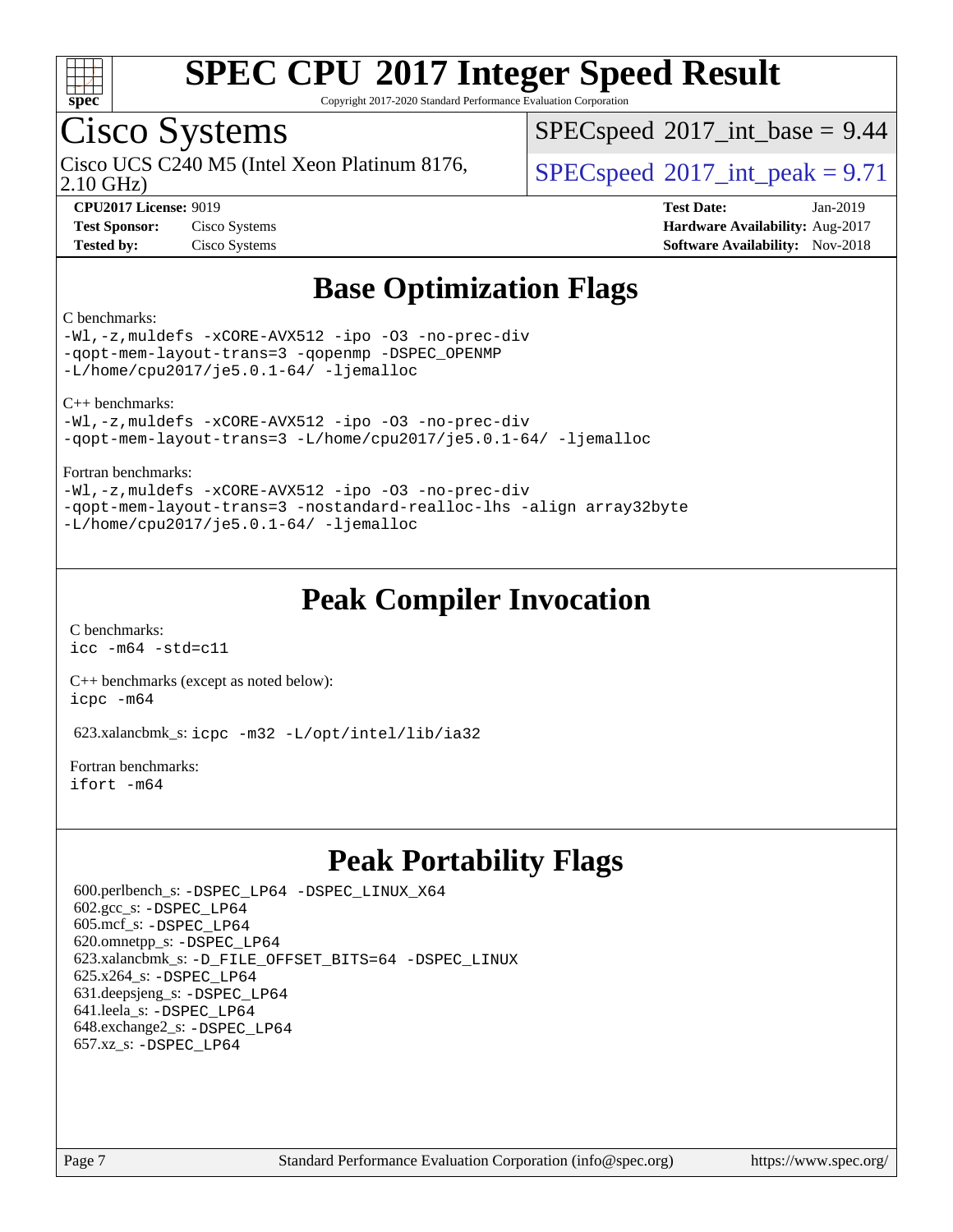

Copyright 2017-2020 Standard Performance Evaluation Corporation

## Cisco Systems

2.10 GHz) Cisco UCS C240 M5 (Intel Xeon Platinum 8176,  $\vert$  [SPECspeed](http://www.spec.org/auto/cpu2017/Docs/result-fields.html#SPECspeed2017intpeak)®[2017\\_int\\_peak = 9](http://www.spec.org/auto/cpu2017/Docs/result-fields.html#SPECspeed2017intpeak).71

 $SPECspeed^{\circ}2017\_int\_base = 9.44$  $SPECspeed^{\circ}2017\_int\_base = 9.44$ 

**[CPU2017 License:](http://www.spec.org/auto/cpu2017/Docs/result-fields.html#CPU2017License)** 9019 **[Test Date:](http://www.spec.org/auto/cpu2017/Docs/result-fields.html#TestDate)** Jan-2019 **[Test Sponsor:](http://www.spec.org/auto/cpu2017/Docs/result-fields.html#TestSponsor)** Cisco Systems **[Hardware Availability:](http://www.spec.org/auto/cpu2017/Docs/result-fields.html#HardwareAvailability)** Aug-2017 **[Tested by:](http://www.spec.org/auto/cpu2017/Docs/result-fields.html#Testedby)** Cisco Systems **[Software Availability:](http://www.spec.org/auto/cpu2017/Docs/result-fields.html#SoftwareAvailability)** Nov-2018

## **[Peak Optimization Flags](http://www.spec.org/auto/cpu2017/Docs/result-fields.html#PeakOptimizationFlags)**

[C benchmarks](http://www.spec.org/auto/cpu2017/Docs/result-fields.html#Cbenchmarks):

 600.perlbench\_s: [-Wl,-z,muldefs](http://www.spec.org/cpu2017/results/res2019q1/cpu2017-20190205-11033.flags.html#user_peakEXTRA_LDFLAGS600_perlbench_s_link_force_multiple1_b4cbdb97b34bdee9ceefcfe54f4c8ea74255f0b02a4b23e853cdb0e18eb4525ac79b5a88067c842dd0ee6996c24547a27a4b99331201badda8798ef8a743f577) [-prof-gen](http://www.spec.org/cpu2017/results/res2019q1/cpu2017-20190205-11033.flags.html#user_peakPASS1_CFLAGSPASS1_LDFLAGS600_perlbench_s_prof_gen_5aa4926d6013ddb2a31985c654b3eb18169fc0c6952a63635c234f711e6e63dd76e94ad52365559451ec499a2cdb89e4dc58ba4c67ef54ca681ffbe1461d6b36)(pass 1) [-prof-use](http://www.spec.org/cpu2017/results/res2019q1/cpu2017-20190205-11033.flags.html#user_peakPASS2_CFLAGSPASS2_LDFLAGS600_perlbench_s_prof_use_1a21ceae95f36a2b53c25747139a6c16ca95bd9def2a207b4f0849963b97e94f5260e30a0c64f4bb623698870e679ca08317ef8150905d41bd88c6f78df73f19)(pass 2) [-O2](http://www.spec.org/cpu2017/results/res2019q1/cpu2017-20190205-11033.flags.html#user_peakPASS1_COPTIMIZE600_perlbench_s_f-O2) [-xCORE-AVX512](http://www.spec.org/cpu2017/results/res2019q1/cpu2017-20190205-11033.flags.html#user_peakPASS2_COPTIMIZE600_perlbench_s_f-xCORE-AVX512) [-qopt-mem-layout-trans=3](http://www.spec.org/cpu2017/results/res2019q1/cpu2017-20190205-11033.flags.html#user_peakPASS1_COPTIMIZEPASS2_COPTIMIZE600_perlbench_s_f-qopt-mem-layout-trans_de80db37974c74b1f0e20d883f0b675c88c3b01e9d123adea9b28688d64333345fb62bc4a798493513fdb68f60282f9a726aa07f478b2f7113531aecce732043) [-ipo](http://www.spec.org/cpu2017/results/res2019q1/cpu2017-20190205-11033.flags.html#user_peakPASS2_COPTIMIZE600_perlbench_s_f-ipo) [-O3](http://www.spec.org/cpu2017/results/res2019q1/cpu2017-20190205-11033.flags.html#user_peakPASS2_COPTIMIZE600_perlbench_s_f-O3) [-no-prec-div](http://www.spec.org/cpu2017/results/res2019q1/cpu2017-20190205-11033.flags.html#user_peakPASS2_COPTIMIZE600_perlbench_s_f-no-prec-div) [-DSPEC\\_SUPPRESS\\_OPENMP](http://www.spec.org/cpu2017/results/res2019q1/cpu2017-20190205-11033.flags.html#suite_peakPASS1_COPTIMIZE600_perlbench_s_DSPEC_SUPPRESS_OPENMP) [-qopenmp](http://www.spec.org/cpu2017/results/res2019q1/cpu2017-20190205-11033.flags.html#user_peakPASS2_COPTIMIZE600_perlbench_s_qopenmp_16be0c44f24f464004c6784a7acb94aca937f053568ce72f94b139a11c7c168634a55f6653758ddd83bcf7b8463e8028bb0b48b77bcddc6b78d5d95bb1df2967) -DSPEC OPENMP [-fno-strict-overflow](http://www.spec.org/cpu2017/results/res2019q1/cpu2017-20190205-11033.flags.html#user_peakEXTRA_OPTIMIZE600_perlbench_s_f-fno-strict-overflow)  $-L/home/cpu2017/$ je5.0.1-64/ [-ljemalloc](http://www.spec.org/cpu2017/results/res2019q1/cpu2017-20190205-11033.flags.html#user_peakEXTRA_LIBS600_perlbench_s_jemalloc_link_lib_d1249b907c500fa1c0672f44f562e3d0f79738ae9e3c4a9c376d49f265a04b9c99b167ecedbf6711b3085be911c67ff61f150a17b3472be731631ba4d0471706)  $602.\text{sec}\text{s}: -W1, -z$ , muldefs  $-\text{prof}-\text{gen}(pass 1) -\text{prof}-\text{use}(pass 2) -02$ [-xCORE-AVX512](http://www.spec.org/cpu2017/results/res2019q1/cpu2017-20190205-11033.flags.html#user_peakPASS2_COPTIMIZE602_gcc_s_f-xCORE-AVX512) [-qopt-mem-layout-trans=3](http://www.spec.org/cpu2017/results/res2019q1/cpu2017-20190205-11033.flags.html#user_peakPASS1_COPTIMIZEPASS2_COPTIMIZE602_gcc_s_f-qopt-mem-layout-trans_de80db37974c74b1f0e20d883f0b675c88c3b01e9d123adea9b28688d64333345fb62bc4a798493513fdb68f60282f9a726aa07f478b2f7113531aecce732043) [-ipo](http://www.spec.org/cpu2017/results/res2019q1/cpu2017-20190205-11033.flags.html#user_peakPASS2_COPTIMIZE602_gcc_s_f-ipo) [-O3](http://www.spec.org/cpu2017/results/res2019q1/cpu2017-20190205-11033.flags.html#user_peakPASS2_COPTIMIZE602_gcc_s_f-O3) [-no-prec-div](http://www.spec.org/cpu2017/results/res2019q1/cpu2017-20190205-11033.flags.html#user_peakPASS2_COPTIMIZE602_gcc_s_f-no-prec-div) [-DSPEC\\_SUPPRESS\\_OPENMP](http://www.spec.org/cpu2017/results/res2019q1/cpu2017-20190205-11033.flags.html#suite_peakPASS1_COPTIMIZE602_gcc_s_DSPEC_SUPPRESS_OPENMP) [-qopenmp](http://www.spec.org/cpu2017/results/res2019q1/cpu2017-20190205-11033.flags.html#user_peakPASS2_COPTIMIZE602_gcc_s_qopenmp_16be0c44f24f464004c6784a7acb94aca937f053568ce72f94b139a11c7c168634a55f6653758ddd83bcf7b8463e8028bb0b48b77bcddc6b78d5d95bb1df2967) [-DSPEC\\_OPENMP](http://www.spec.org/cpu2017/results/res2019q1/cpu2017-20190205-11033.flags.html#suite_peakPASS2_COPTIMIZE602_gcc_s_DSPEC_OPENMP) [-L/home/cpu2017/je5.0.1-64/](http://www.spec.org/cpu2017/results/res2019q1/cpu2017-20190205-11033.flags.html#user_peakEXTRA_LIBS602_gcc_s_jemalloc_link_path64_8e927a5f1bdac0405e66c637541874330e08086b5e62a1d024bcf3497e3c64fd173c8afb7d1730d51f6da781ef4c439bdab468bb8364cf71435e0c609fac500c) [-ljemalloc](http://www.spec.org/cpu2017/results/res2019q1/cpu2017-20190205-11033.flags.html#user_peakEXTRA_LIBS602_gcc_s_jemalloc_link_lib_d1249b907c500fa1c0672f44f562e3d0f79738ae9e3c4a9c376d49f265a04b9c99b167ecedbf6711b3085be911c67ff61f150a17b3472be731631ba4d0471706) 605.mcf\_s: [-Wl,-z,muldefs](http://www.spec.org/cpu2017/results/res2019q1/cpu2017-20190205-11033.flags.html#user_peakEXTRA_LDFLAGS605_mcf_s_link_force_multiple1_b4cbdb97b34bdee9ceefcfe54f4c8ea74255f0b02a4b23e853cdb0e18eb4525ac79b5a88067c842dd0ee6996c24547a27a4b99331201badda8798ef8a743f577) [-prof-gen](http://www.spec.org/cpu2017/results/res2019q1/cpu2017-20190205-11033.flags.html#user_peakPASS1_CFLAGSPASS1_LDFLAGS605_mcf_s_prof_gen_5aa4926d6013ddb2a31985c654b3eb18169fc0c6952a63635c234f711e6e63dd76e94ad52365559451ec499a2cdb89e4dc58ba4c67ef54ca681ffbe1461d6b36)(pass 1) [-prof-use](http://www.spec.org/cpu2017/results/res2019q1/cpu2017-20190205-11033.flags.html#user_peakPASS2_CFLAGSPASS2_LDFLAGS605_mcf_s_prof_use_1a21ceae95f36a2b53c25747139a6c16ca95bd9def2a207b4f0849963b97e94f5260e30a0c64f4bb623698870e679ca08317ef8150905d41bd88c6f78df73f19)(pass 2) [-ipo](http://www.spec.org/cpu2017/results/res2019q1/cpu2017-20190205-11033.flags.html#user_peakPASS1_COPTIMIZEPASS2_COPTIMIZE605_mcf_s_f-ipo) [-xCORE-AVX512](http://www.spec.org/cpu2017/results/res2019q1/cpu2017-20190205-11033.flags.html#user_peakPASS2_COPTIMIZE605_mcf_s_f-xCORE-AVX512) [-O3](http://www.spec.org/cpu2017/results/res2019q1/cpu2017-20190205-11033.flags.html#user_peakPASS1_COPTIMIZEPASS2_COPTIMIZE605_mcf_s_f-O3) [-no-prec-div](http://www.spec.org/cpu2017/results/res2019q1/cpu2017-20190205-11033.flags.html#user_peakPASS1_COPTIMIZEPASS2_COPTIMIZE605_mcf_s_f-no-prec-div) [-qopt-mem-layout-trans=3](http://www.spec.org/cpu2017/results/res2019q1/cpu2017-20190205-11033.flags.html#user_peakPASS1_COPTIMIZEPASS2_COPTIMIZE605_mcf_s_f-qopt-mem-layout-trans_de80db37974c74b1f0e20d883f0b675c88c3b01e9d123adea9b28688d64333345fb62bc4a798493513fdb68f60282f9a726aa07f478b2f7113531aecce732043) [-DSPEC\\_SUPPRESS\\_OPENMP](http://www.spec.org/cpu2017/results/res2019q1/cpu2017-20190205-11033.flags.html#suite_peakPASS1_COPTIMIZE605_mcf_s_DSPEC_SUPPRESS_OPENMP) [-qopenmp](http://www.spec.org/cpu2017/results/res2019q1/cpu2017-20190205-11033.flags.html#user_peakPASS2_COPTIMIZE605_mcf_s_qopenmp_16be0c44f24f464004c6784a7acb94aca937f053568ce72f94b139a11c7c168634a55f6653758ddd83bcf7b8463e8028bb0b48b77bcddc6b78d5d95bb1df2967) [-DSPEC\\_OPENMP](http://www.spec.org/cpu2017/results/res2019q1/cpu2017-20190205-11033.flags.html#suite_peakPASS2_COPTIMIZE605_mcf_s_DSPEC_OPENMP) [-L/home/cpu2017/je5.0.1-64/](http://www.spec.org/cpu2017/results/res2019q1/cpu2017-20190205-11033.flags.html#user_peakEXTRA_LIBS605_mcf_s_jemalloc_link_path64_8e927a5f1bdac0405e66c637541874330e08086b5e62a1d024bcf3497e3c64fd173c8afb7d1730d51f6da781ef4c439bdab468bb8364cf71435e0c609fac500c) [-ljemalloc](http://www.spec.org/cpu2017/results/res2019q1/cpu2017-20190205-11033.flags.html#user_peakEXTRA_LIBS605_mcf_s_jemalloc_link_lib_d1249b907c500fa1c0672f44f562e3d0f79738ae9e3c4a9c376d49f265a04b9c99b167ecedbf6711b3085be911c67ff61f150a17b3472be731631ba4d0471706) 625.x264\_s: [-Wl,-z,muldefs](http://www.spec.org/cpu2017/results/res2019q1/cpu2017-20190205-11033.flags.html#user_peakEXTRA_LDFLAGS625_x264_s_link_force_multiple1_b4cbdb97b34bdee9ceefcfe54f4c8ea74255f0b02a4b23e853cdb0e18eb4525ac79b5a88067c842dd0ee6996c24547a27a4b99331201badda8798ef8a743f577) [-xCORE-AVX512](http://www.spec.org/cpu2017/results/res2019q1/cpu2017-20190205-11033.flags.html#user_peakCOPTIMIZE625_x264_s_f-xCORE-AVX512) [-ipo](http://www.spec.org/cpu2017/results/res2019q1/cpu2017-20190205-11033.flags.html#user_peakCOPTIMIZE625_x264_s_f-ipo) [-O3](http://www.spec.org/cpu2017/results/res2019q1/cpu2017-20190205-11033.flags.html#user_peakCOPTIMIZE625_x264_s_f-O3) [-no-prec-div](http://www.spec.org/cpu2017/results/res2019q1/cpu2017-20190205-11033.flags.html#user_peakCOPTIMIZE625_x264_s_f-no-prec-div) [-qopt-mem-layout-trans=3](http://www.spec.org/cpu2017/results/res2019q1/cpu2017-20190205-11033.flags.html#user_peakCOPTIMIZE625_x264_s_f-qopt-mem-layout-trans_de80db37974c74b1f0e20d883f0b675c88c3b01e9d123adea9b28688d64333345fb62bc4a798493513fdb68f60282f9a726aa07f478b2f7113531aecce732043) [-qopenmp](http://www.spec.org/cpu2017/results/res2019q1/cpu2017-20190205-11033.flags.html#user_peakCOPTIMIZE625_x264_s_qopenmp_16be0c44f24f464004c6784a7acb94aca937f053568ce72f94b139a11c7c168634a55f6653758ddd83bcf7b8463e8028bb0b48b77bcddc6b78d5d95bb1df2967) [-DSPEC\\_OPENMP](http://www.spec.org/cpu2017/results/res2019q1/cpu2017-20190205-11033.flags.html#suite_peakCOPTIMIZE625_x264_s_DSPEC_OPENMP) [-L/home/cpu2017/je5.0.1-64/](http://www.spec.org/cpu2017/results/res2019q1/cpu2017-20190205-11033.flags.html#user_peakEXTRA_LIBS625_x264_s_jemalloc_link_path64_8e927a5f1bdac0405e66c637541874330e08086b5e62a1d024bcf3497e3c64fd173c8afb7d1730d51f6da781ef4c439bdab468bb8364cf71435e0c609fac500c) [-ljemalloc](http://www.spec.org/cpu2017/results/res2019q1/cpu2017-20190205-11033.flags.html#user_peakEXTRA_LIBS625_x264_s_jemalloc_link_lib_d1249b907c500fa1c0672f44f562e3d0f79738ae9e3c4a9c376d49f265a04b9c99b167ecedbf6711b3085be911c67ff61f150a17b3472be731631ba4d0471706)  $657.xz$ \_s: Same as  $602.gcc$ \_s [C++ benchmarks:](http://www.spec.org/auto/cpu2017/Docs/result-fields.html#CXXbenchmarks) 620.omnetpp\_s: [-Wl,-z,muldefs](http://www.spec.org/cpu2017/results/res2019q1/cpu2017-20190205-11033.flags.html#user_peakEXTRA_LDFLAGS620_omnetpp_s_link_force_multiple1_b4cbdb97b34bdee9ceefcfe54f4c8ea74255f0b02a4b23e853cdb0e18eb4525ac79b5a88067c842dd0ee6996c24547a27a4b99331201badda8798ef8a743f577) [-prof-gen](http://www.spec.org/cpu2017/results/res2019q1/cpu2017-20190205-11033.flags.html#user_peakPASS1_CXXFLAGSPASS1_LDFLAGS620_omnetpp_s_prof_gen_5aa4926d6013ddb2a31985c654b3eb18169fc0c6952a63635c234f711e6e63dd76e94ad52365559451ec499a2cdb89e4dc58ba4c67ef54ca681ffbe1461d6b36)(pass 1) [-prof-use](http://www.spec.org/cpu2017/results/res2019q1/cpu2017-20190205-11033.flags.html#user_peakPASS2_CXXFLAGSPASS2_LDFLAGS620_omnetpp_s_prof_use_1a21ceae95f36a2b53c25747139a6c16ca95bd9def2a207b4f0849963b97e94f5260e30a0c64f4bb623698870e679ca08317ef8150905d41bd88c6f78df73f19)(pass 2) [-ipo](http://www.spec.org/cpu2017/results/res2019q1/cpu2017-20190205-11033.flags.html#user_peakPASS1_CXXOPTIMIZEPASS2_CXXOPTIMIZE620_omnetpp_s_f-ipo) [-xCORE-AVX512](http://www.spec.org/cpu2017/results/res2019q1/cpu2017-20190205-11033.flags.html#user_peakPASS2_CXXOPTIMIZE620_omnetpp_s_f-xCORE-AVX512) [-O3](http://www.spec.org/cpu2017/results/res2019q1/cpu2017-20190205-11033.flags.html#user_peakPASS1_CXXOPTIMIZEPASS2_CXXOPTIMIZE620_omnetpp_s_f-O3) [-no-prec-div](http://www.spec.org/cpu2017/results/res2019q1/cpu2017-20190205-11033.flags.html#user_peakPASS1_CXXOPTIMIZEPASS2_CXXOPTIMIZE620_omnetpp_s_f-no-prec-div) [-qopt-mem-layout-trans=3](http://www.spec.org/cpu2017/results/res2019q1/cpu2017-20190205-11033.flags.html#user_peakPASS1_CXXOPTIMIZEPASS2_CXXOPTIMIZE620_omnetpp_s_f-qopt-mem-layout-trans_de80db37974c74b1f0e20d883f0b675c88c3b01e9d123adea9b28688d64333345fb62bc4a798493513fdb68f60282f9a726aa07f478b2f7113531aecce732043) [-DSPEC\\_SUPPRESS\\_OPENMP](http://www.spec.org/cpu2017/results/res2019q1/cpu2017-20190205-11033.flags.html#suite_peakPASS1_CXXOPTIMIZE620_omnetpp_s_DSPEC_SUPPRESS_OPENMP) [-qopenmp](http://www.spec.org/cpu2017/results/res2019q1/cpu2017-20190205-11033.flags.html#user_peakPASS2_CXXOPTIMIZE620_omnetpp_s_qopenmp_16be0c44f24f464004c6784a7acb94aca937f053568ce72f94b139a11c7c168634a55f6653758ddd83bcf7b8463e8028bb0b48b77bcddc6b78d5d95bb1df2967) [-DSPEC\\_OPENMP](http://www.spec.org/cpu2017/results/res2019q1/cpu2017-20190205-11033.flags.html#suite_peakPASS2_CXXOPTIMIZE620_omnetpp_s_DSPEC_OPENMP) [-L/home/cpu2017/je5.0.1-64/](http://www.spec.org/cpu2017/results/res2019q1/cpu2017-20190205-11033.flags.html#user_peakEXTRA_LIBS620_omnetpp_s_jemalloc_link_path64_8e927a5f1bdac0405e66c637541874330e08086b5e62a1d024bcf3497e3c64fd173c8afb7d1730d51f6da781ef4c439bdab468bb8364cf71435e0c609fac500c) [-ljemalloc](http://www.spec.org/cpu2017/results/res2019q1/cpu2017-20190205-11033.flags.html#user_peakEXTRA_LIBS620_omnetpp_s_jemalloc_link_lib_d1249b907c500fa1c0672f44f562e3d0f79738ae9e3c4a9c376d49f265a04b9c99b167ecedbf6711b3085be911c67ff61f150a17b3472be731631ba4d0471706) 623.xalancbmk\_s: [-Wl,-z,muldefs](http://www.spec.org/cpu2017/results/res2019q1/cpu2017-20190205-11033.flags.html#user_peakEXTRA_LDFLAGS623_xalancbmk_s_link_force_multiple1_b4cbdb97b34bdee9ceefcfe54f4c8ea74255f0b02a4b23e853cdb0e18eb4525ac79b5a88067c842dd0ee6996c24547a27a4b99331201badda8798ef8a743f577) [-prof-gen](http://www.spec.org/cpu2017/results/res2019q1/cpu2017-20190205-11033.flags.html#user_peakPASS1_CXXFLAGSPASS1_LDFLAGS623_xalancbmk_s_prof_gen_5aa4926d6013ddb2a31985c654b3eb18169fc0c6952a63635c234f711e6e63dd76e94ad52365559451ec499a2cdb89e4dc58ba4c67ef54ca681ffbe1461d6b36)(pass 1) [-prof-use](http://www.spec.org/cpu2017/results/res2019q1/cpu2017-20190205-11033.flags.html#user_peakPASS2_CXXFLAGSPASS2_LDFLAGS623_xalancbmk_s_prof_use_1a21ceae95f36a2b53c25747139a6c16ca95bd9def2a207b4f0849963b97e94f5260e30a0c64f4bb623698870e679ca08317ef8150905d41bd88c6f78df73f19)(pass 2) [-ipo](http://www.spec.org/cpu2017/results/res2019q1/cpu2017-20190205-11033.flags.html#user_peakPASS1_CXXOPTIMIZEPASS2_CXXOPTIMIZE623_xalancbmk_s_f-ipo) [-xCORE-AVX512](http://www.spec.org/cpu2017/results/res2019q1/cpu2017-20190205-11033.flags.html#user_peakPASS2_CXXOPTIMIZE623_xalancbmk_s_f-xCORE-AVX512) [-O3](http://www.spec.org/cpu2017/results/res2019q1/cpu2017-20190205-11033.flags.html#user_peakPASS1_CXXOPTIMIZEPASS2_CXXOPTIMIZE623_xalancbmk_s_f-O3) [-no-prec-div](http://www.spec.org/cpu2017/results/res2019q1/cpu2017-20190205-11033.flags.html#user_peakPASS1_CXXOPTIMIZEPASS2_CXXOPTIMIZE623_xalancbmk_s_f-no-prec-div) [-qopt-mem-layout-trans=3](http://www.spec.org/cpu2017/results/res2019q1/cpu2017-20190205-11033.flags.html#user_peakPASS1_CXXOPTIMIZEPASS2_CXXOPTIMIZE623_xalancbmk_s_f-qopt-mem-layout-trans_de80db37974c74b1f0e20d883f0b675c88c3b01e9d123adea9b28688d64333345fb62bc4a798493513fdb68f60282f9a726aa07f478b2f7113531aecce732043) [-DSPEC\\_SUPPRESS\\_OPENMP](http://www.spec.org/cpu2017/results/res2019q1/cpu2017-20190205-11033.flags.html#suite_peakPASS1_CXXOPTIMIZE623_xalancbmk_s_DSPEC_SUPPRESS_OPENMP) [-qopenmp](http://www.spec.org/cpu2017/results/res2019q1/cpu2017-20190205-11033.flags.html#user_peakPASS2_CXXOPTIMIZE623_xalancbmk_s_qopenmp_16be0c44f24f464004c6784a7acb94aca937f053568ce72f94b139a11c7c168634a55f6653758ddd83bcf7b8463e8028bb0b48b77bcddc6b78d5d95bb1df2967) [-DSPEC\\_OPENMP](http://www.spec.org/cpu2017/results/res2019q1/cpu2017-20190205-11033.flags.html#suite_peakPASS2_CXXOPTIMIZE623_xalancbmk_s_DSPEC_OPENMP) [-L/home/cpu2017/je5.0.1-32/](http://www.spec.org/cpu2017/results/res2019q1/cpu2017-20190205-11033.flags.html#user_peakEXTRA_LIBS623_xalancbmk_s_jemalloc_link_path32_395839964bb6e7d127dfa41a70bc909a71494bc32f82a1f18d87c6546a5f35ea9c5ad3c111b30f9a5397a6f43b4f43a41cfbf7d188da9198ed16c21920a4a794) [-ljemalloc](http://www.spec.org/cpu2017/results/res2019q1/cpu2017-20190205-11033.flags.html#user_peakEXTRA_LIBS623_xalancbmk_s_jemalloc_link_lib_d1249b907c500fa1c0672f44f562e3d0f79738ae9e3c4a9c376d49f265a04b9c99b167ecedbf6711b3085be911c67ff61f150a17b3472be731631ba4d0471706) 631.deepsjeng\_s: Same as 620.omnetpp\_s 641.leela\_s: Same as 620.omnetpp\_s [Fortran benchmarks](http://www.spec.org/auto/cpu2017/Docs/result-fields.html#Fortranbenchmarks): [-Wl,-z,muldefs](http://www.spec.org/cpu2017/results/res2019q1/cpu2017-20190205-11033.flags.html#user_FCpeak_link_force_multiple1_b4cbdb97b34bdee9ceefcfe54f4c8ea74255f0b02a4b23e853cdb0e18eb4525ac79b5a88067c842dd0ee6996c24547a27a4b99331201badda8798ef8a743f577) [-xCORE-AVX512](http://www.spec.org/cpu2017/results/res2019q1/cpu2017-20190205-11033.flags.html#user_FCpeak_f-xCORE-AVX512) [-ipo](http://www.spec.org/cpu2017/results/res2019q1/cpu2017-20190205-11033.flags.html#user_FCpeak_f-ipo) [-O3](http://www.spec.org/cpu2017/results/res2019q1/cpu2017-20190205-11033.flags.html#user_FCpeak_f-O3) [-no-prec-div](http://www.spec.org/cpu2017/results/res2019q1/cpu2017-20190205-11033.flags.html#user_FCpeak_f-no-prec-div) [-qopt-mem-layout-trans=3](http://www.spec.org/cpu2017/results/res2019q1/cpu2017-20190205-11033.flags.html#user_FCpeak_f-qopt-mem-layout-trans_de80db37974c74b1f0e20d883f0b675c88c3b01e9d123adea9b28688d64333345fb62bc4a798493513fdb68f60282f9a726aa07f478b2f7113531aecce732043) [-nostandard-realloc-lhs](http://www.spec.org/cpu2017/results/res2019q1/cpu2017-20190205-11033.flags.html#user_FCpeak_f_2003_std_realloc_82b4557e90729c0f113870c07e44d33d6f5a304b4f63d4c15d2d0f1fab99f5daaed73bdb9275d9ae411527f28b936061aa8b9c8f2d63842963b95c9dd6426b8a) [-align array32byte](http://www.spec.org/cpu2017/results/res2019q1/cpu2017-20190205-11033.flags.html#user_FCpeak_align_array32byte_b982fe038af199962ba9a80c053b8342c548c85b40b8e86eb3cc33dee0d7986a4af373ac2d51c3f7cf710a18d62fdce2948f201cd044323541f22fc0fffc51b6)  $-L/home/cpu2017/je5.0.1-64/ -ljemalloc$  $-L/home/cpu2017/je5.0.1-64/ -ljemalloc$  $-L/home/cpu2017/je5.0.1-64/ -ljemalloc$